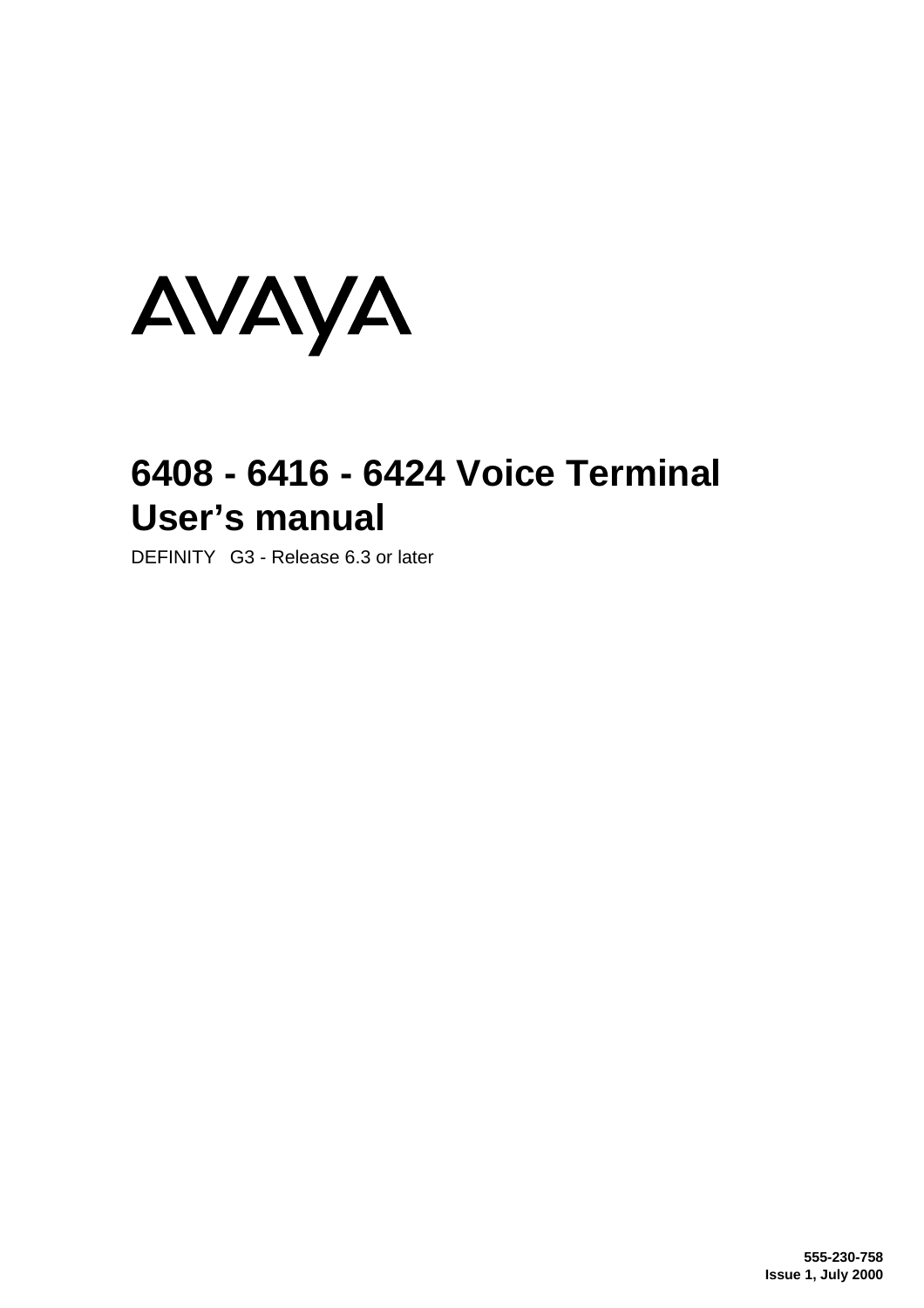#### Disclaimer

Intellectual property related to this product (including trademarks) and registered to Lucent Technologies Inc. has been transferred or licensed to Avaya Inc.

Any reference within the text to Lucent Technologies Inc. or Lucent should be interpreted as references to Avaya Inc. The exception is cross references to books published prior to April 1, 2001, which may retain their original Lucent titles.

Avaya Inc. formed as a result of Lucent's planned restructuring, designs builds and delivers voice, converged voice and data, customer relationship management, messaging, multi-service networking and structured cabling products and services. Avaya Labs is the research and development arm for the company.

# Copyright<sup>©</sup> 2000 Lucent Technologies All rights reserved

### Notice

While reasonable efforts were made to ensure that the information in this document was complete and accurate at the time of printing, Lucent can assume no responsibility for any errors. Changes or corrections to the information contained in this document may be incorporated into future issues.

### Trademark information

DEFINITY is a registered trademark of Lucent in the U.S. and throughout the world.

### Safety warning

This terminal may only be connected to a DEFINITY system.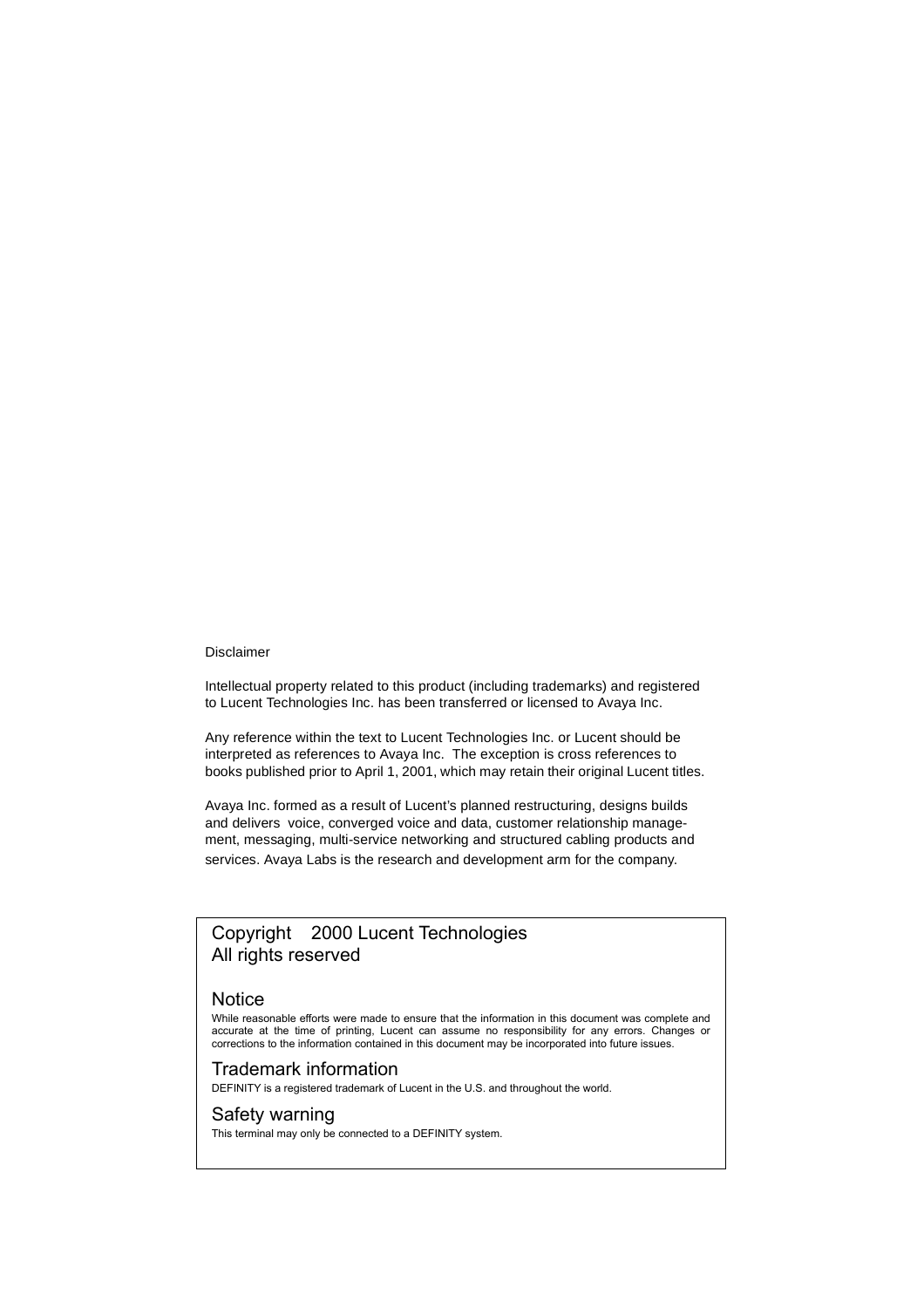# [Your voice terminal](#page-3-0)

# [Basic features](#page-4-0)

# [Advanced features](#page-7-0)

| Appendices |  |
|------------|--|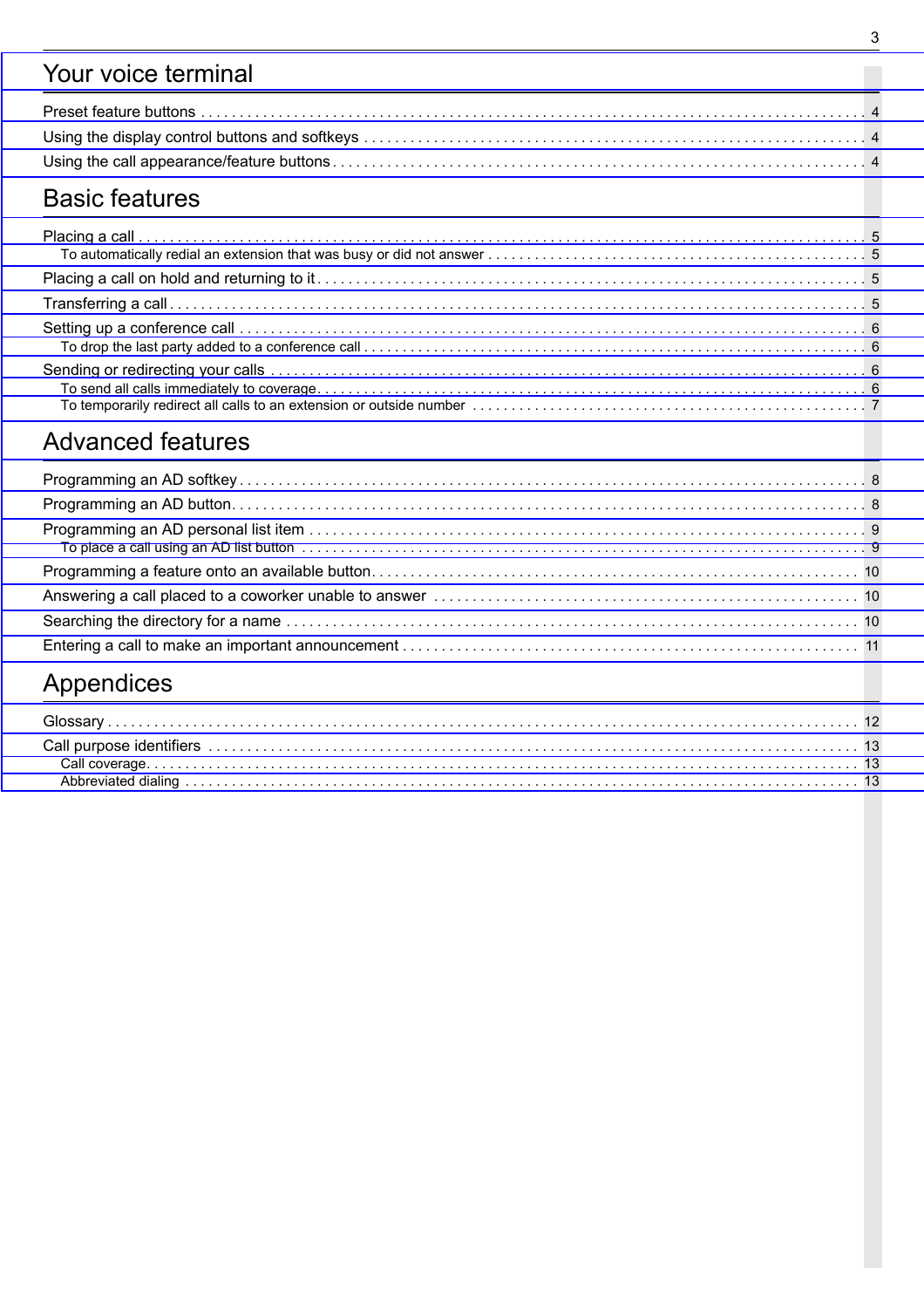# <span id="page-3-3"></span><span id="page-3-0"></span>Preset feature buttons

<span id="page-3-5"></span><span id="page-3-4"></span><span id="page-3-2"></span><span id="page-3-1"></span>

# Using the display control buttons and softkeys



- The four display control buttons are (from left to right):
	- Menu for entering Softkey Mode and accessing the first feature option screen
	- Exit for exiting the Softkey Mode and returning to Normal Mode
	- Previous and Next for going back and forth through the feature option screens.
- The softkeys located below the display are used along with display control buttons to access features. If a feature is active, an arrow appears above the feature abbreviation.

The display gives you call-related information for incoming calls. When the call is from a system user, the display shows the caller's name and extension number. When the call is from Sample feature option screen<br>outside the system, the display shows the calling party's number.

# Using the call appearance/feature buttons



Sample labelled card To install the designation card on your terminal, unsnap the plastic cover and lift off.

In most cases 3 of these buttons are devoted to incoming and outgoing calls (call appearances). The remaining buttons can also be call appearance buttons or they can access additional features (feature buttons). The features are administered on the call appearance/feature buttons by your system manager.

Each of these buttons has a red light and a green status light.

| Green status light<br>next to a button | Off  | Steadily on | Flashing      | Slow Flash | Intermittent<br>Flash |
|----------------------------------------|------|-------------|---------------|------------|-----------------------|
| feature button                         | Off  | Active      |               | —          | Invalid               |
| extension button                       | Idle | Busy        |               |            |                       |
| call appearance                        | Idle | Busy        | Incoming call | Held call  |                       |

The red light tells you this is the line you are using or this is the line you will get when you go off–hook.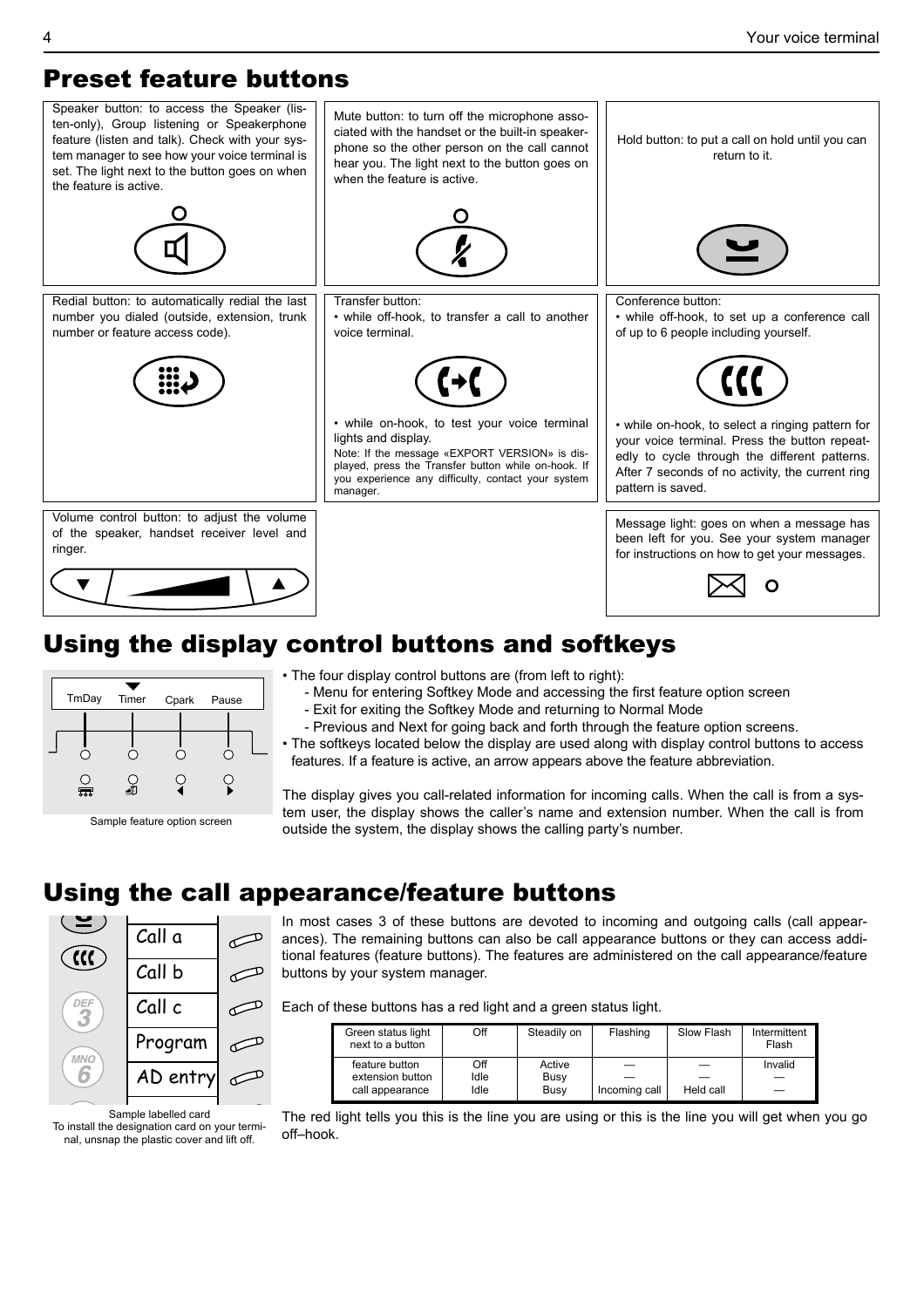# <span id="page-4-4"></span><span id="page-4-1"></span><span id="page-4-0"></span>Placing a call

- 1. Press the Speaker button or the Headset button if you are using a headset.
- 2. Dial the extension or telephone number (If applicable, dial the outdial code before the telephone number).
- 3. Press the Speaker button or the Headset button to end the call.

<span id="page-4-3"></span>

# <span id="page-4-5"></span><span id="page-4-2"></span>To automatically redial an extension that was busy or did not answer

- This feature sends you a ring indicating that a previously busy or unanswered extension is now available.<br>1. Press the softkey below AutCB or the AutoCallBk button.
- Press the softkey below AutCB or the AutoCallBk button.



To cancel Automatic Callback : press the softkey below AutCB or the AutoCallBk button. Automatic Callback is automatically canceled after 30 minutes.

# Placing a call on hold and returning to it

- 1. Press the Hold button.
- 2. To return to the held call, press the call appearance button of the held call.



# Transferring a call

- 1. Press the Transfer button.
- 2. Dial the number where the call is to be transferred.
- 3. Press the Transfer button again.



If no answer or busy, return to held call by pressing the appropriate call appearance button.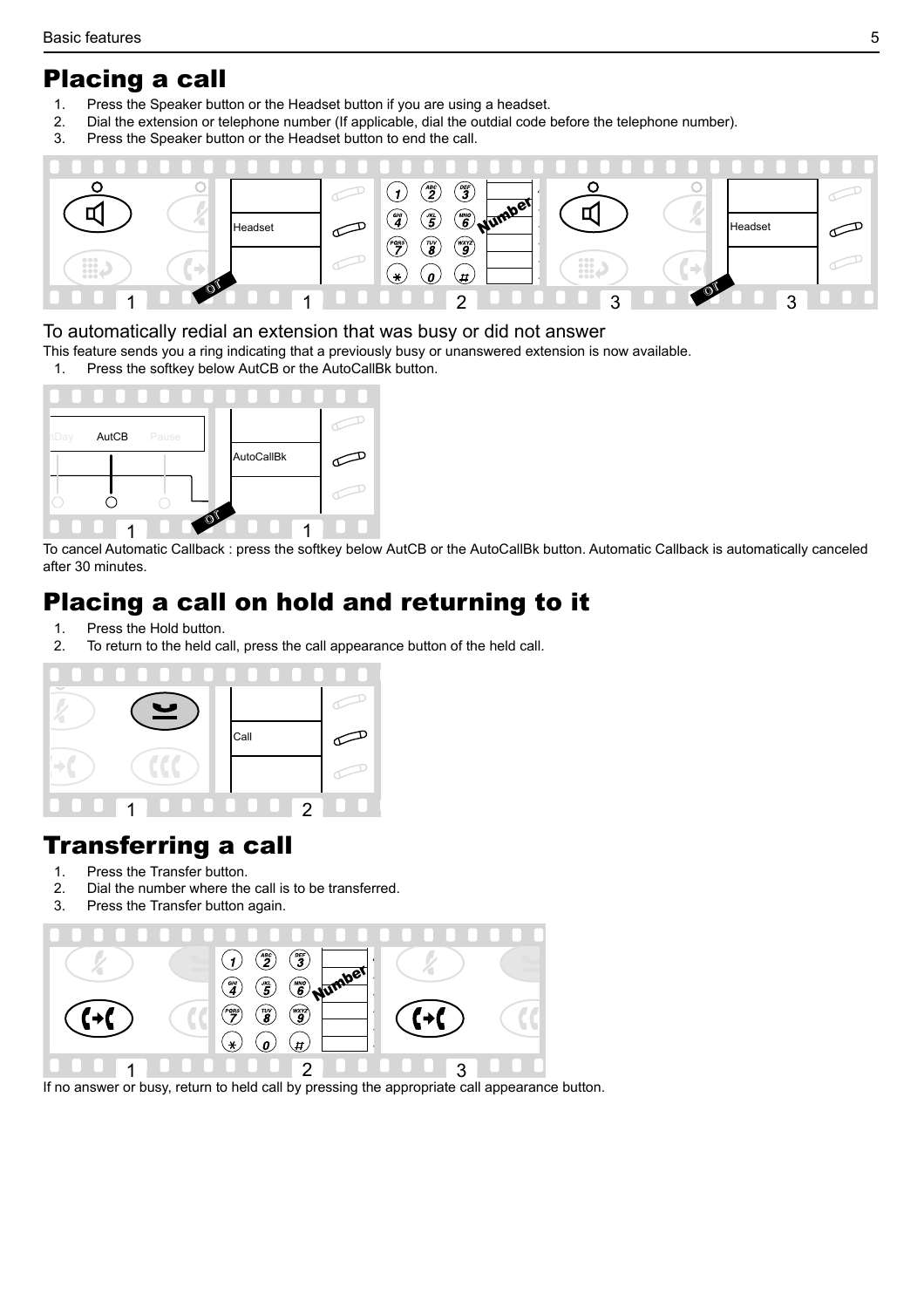# <span id="page-5-4"></span><span id="page-5-3"></span><span id="page-5-0"></span>Setting up a conference call

- 1. Press the Conference button.
- 2. Dial the number of the new party and wait for answer or press the call appearance button of call on hold.<br>3. Press the Conference button again
- Press the Conference button again.

<span id="page-5-1"></span>Repeat steps 1 - 3 for additional conference connections (for a total of up to 6 people).



<span id="page-5-5"></span><span id="page-5-2"></span>To drop the last party added to a conference call

1. Press the softkey below Drop or the Drop button.



# Sending or redirecting your calls

To send all calls immediately to coverage

- 1. Press the Speaker button.
- 2. Press the softkey below SAC or the Send Calls button (or dial the Send All Calls access code\*).



To cancel Send All Calls:

- 1. Press the Speaker button.
- 2. Press the softkey below SAC or the Send Calls button again (or dial the Send All Calls cancel code\*).

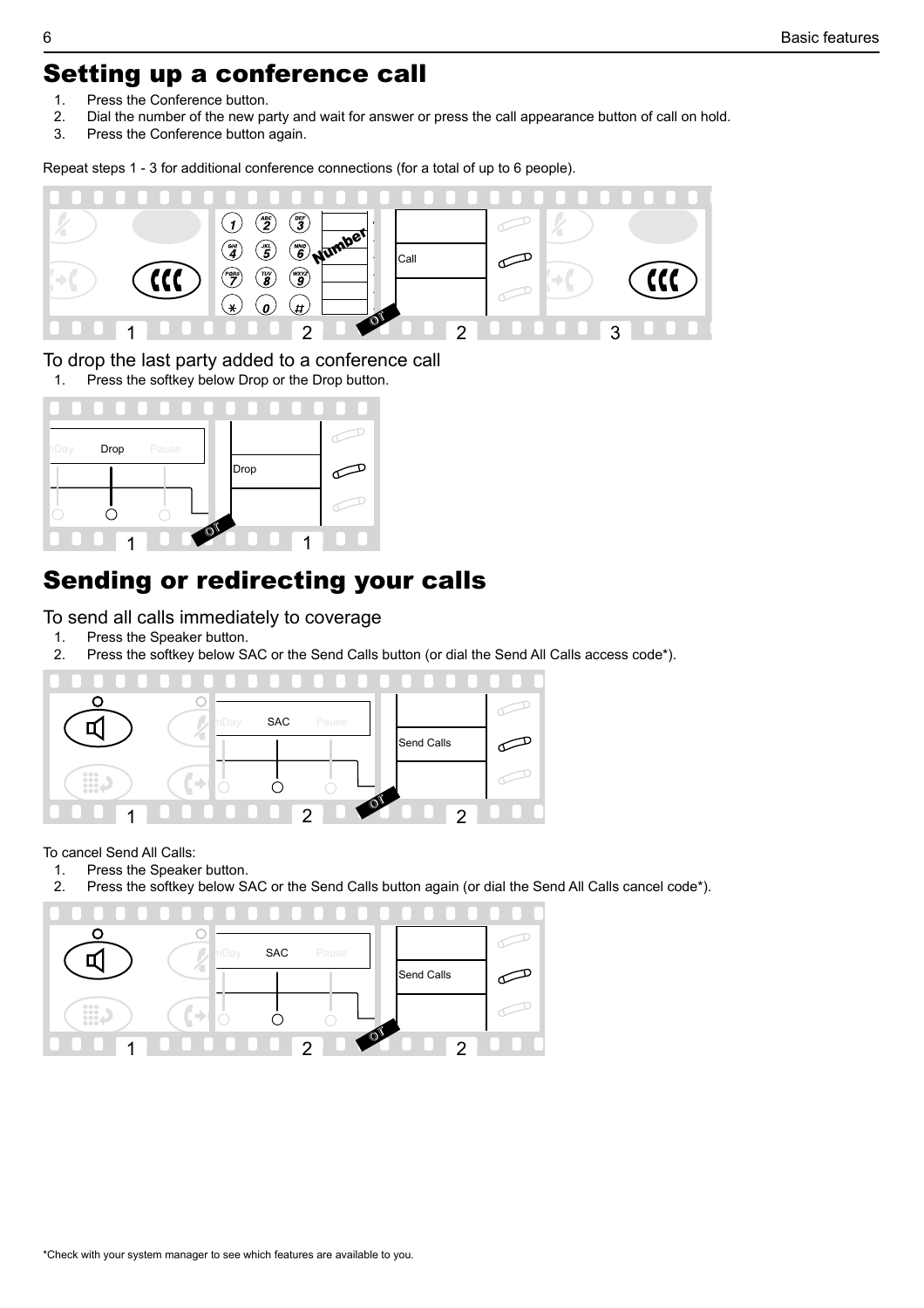# <span id="page-6-1"></span><span id="page-6-0"></span>To temporarily redirect all calls to an extension or outside number

- 1. Press the Speaker button.
- 2. Press the softkey below CFrwd or the Call Fwd button (or dial the Call Forward access code\*).
- 3. Dial the extension or telephone number where calls will be sent.



### To cancel Call Forwarding:

- 1. Press the Speaker button.
- 2. Press the softkey below CFrwd or the Call Fwd button again (or dial the Call Forward cancel code\*).

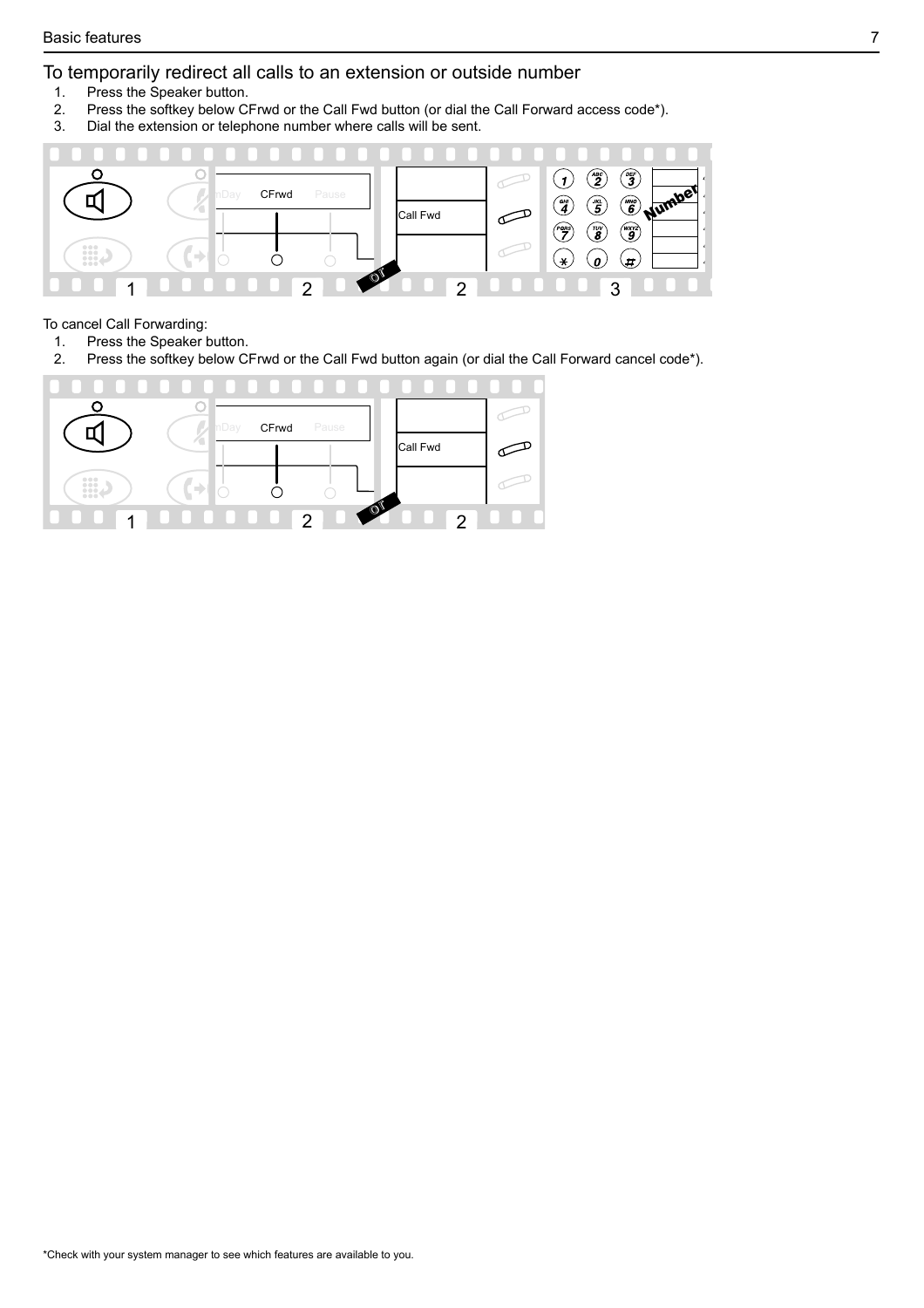# <span id="page-7-2"></span><span id="page-7-0"></span>Programming an AD softkey

- 1. Press the softkey below Prog or the Program button (or dial the AD Program access code\*).
- 2. Press the Menu button.
- 3. Press the softkey to be programmed.
- 4. Dial 1 to confirm you want to enter a new number or change an existing number.
- 5. Dial the outside number, extension or feature access code you want to store (up to 16 or 24 digits)\*.
- 6. Press  $\#$ .
- 7. Dial 1 to confirm you want to change the label for that softkey.
- 8. Enter a label for the softkey using the dialpad (up to 5 characters).
- 9. Press the Speaker button to end programming.

<span id="page-7-1"></span>

# Programming an AD button

- 1. Press the softkey below Prog or the Program button (or dial the AD Program access code\*).
- 2. Press the feature button to be programmed.
- 3. Dial the outside number, extension or feature access code you want to store (up to 16 or 24 digits\*).
- 4. Press  $#$ .
- 5. Repeat steps 2 4 to program additional buttons or press the Speaker button to end programming.



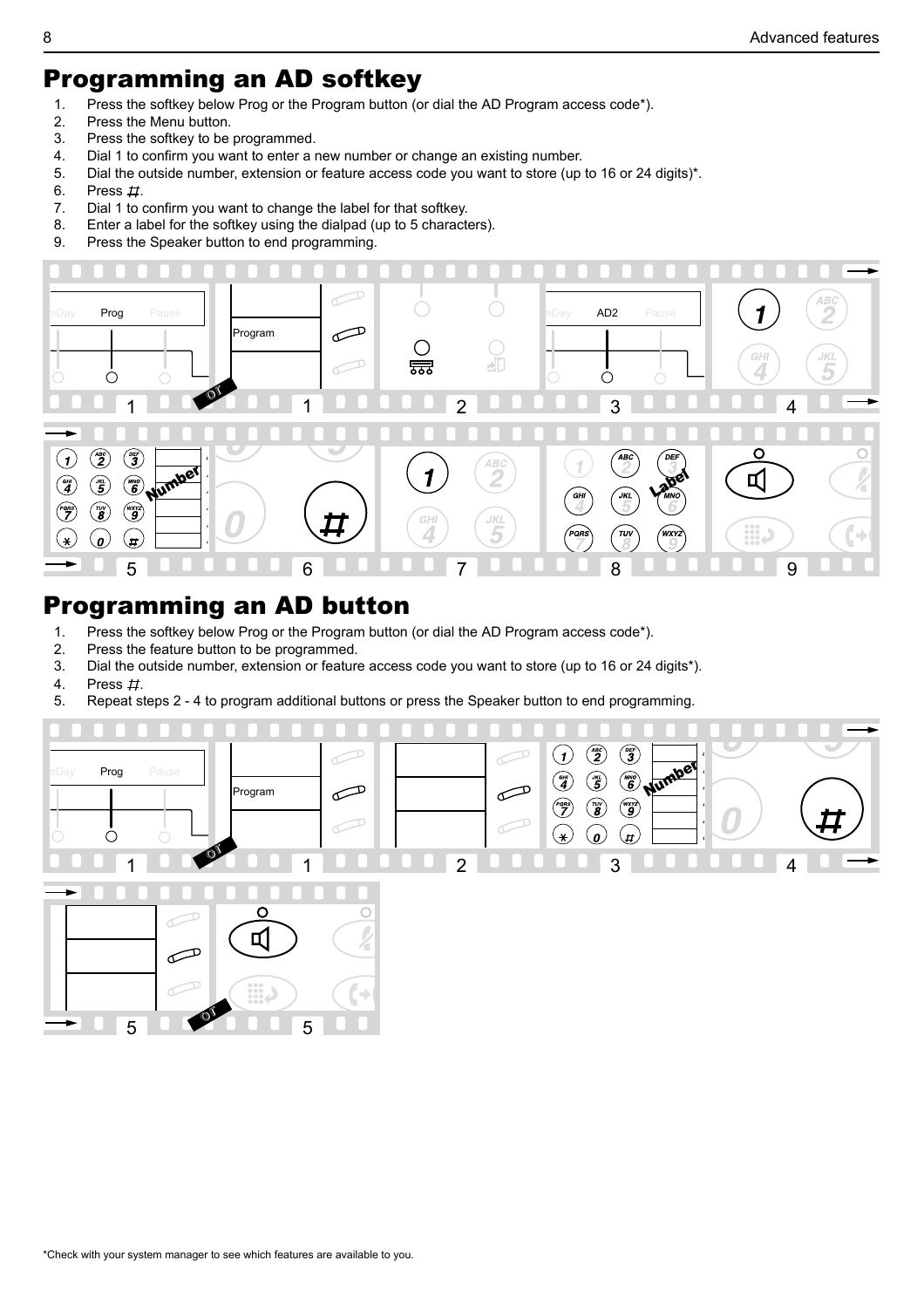# <span id="page-8-0"></span>Programming an AD personal list item

- 1. Press the softkey below Prog or the Program button (or dial the AD Program access code\*).
- 2. Dial the Personal List number (1, 2 or 3).
- 3. Dial a list item (1, 2, 3...).
- 4. Dial the outside number, extension or feature access code you want to store (up to 24 digits).
- 5. Press  $\pm t$ .
- 6. Dial another list item to be programmed (or reprogrammed) on the same list and repeat steps 5 6 or press the Speaker button to end programming.

<span id="page-8-1"></span>

# To place a call using an AD list button

- 1. Press the Speaker button.
- 2. Press the Pers List or Grp List or Sys List or Enhcd List button (or dial the appropriate AD List access code\*).
- 3. Dial the desired list item (1, 2, 3...).



AD buttons holding complete phone numbers and/or feature access codes may be assigned by your system manager. These numbers and/or codes are necessarily AD list items. Remember that numbers on a personal list are programmable by you whereas numbers on group and system lists are programmable only by the system manager.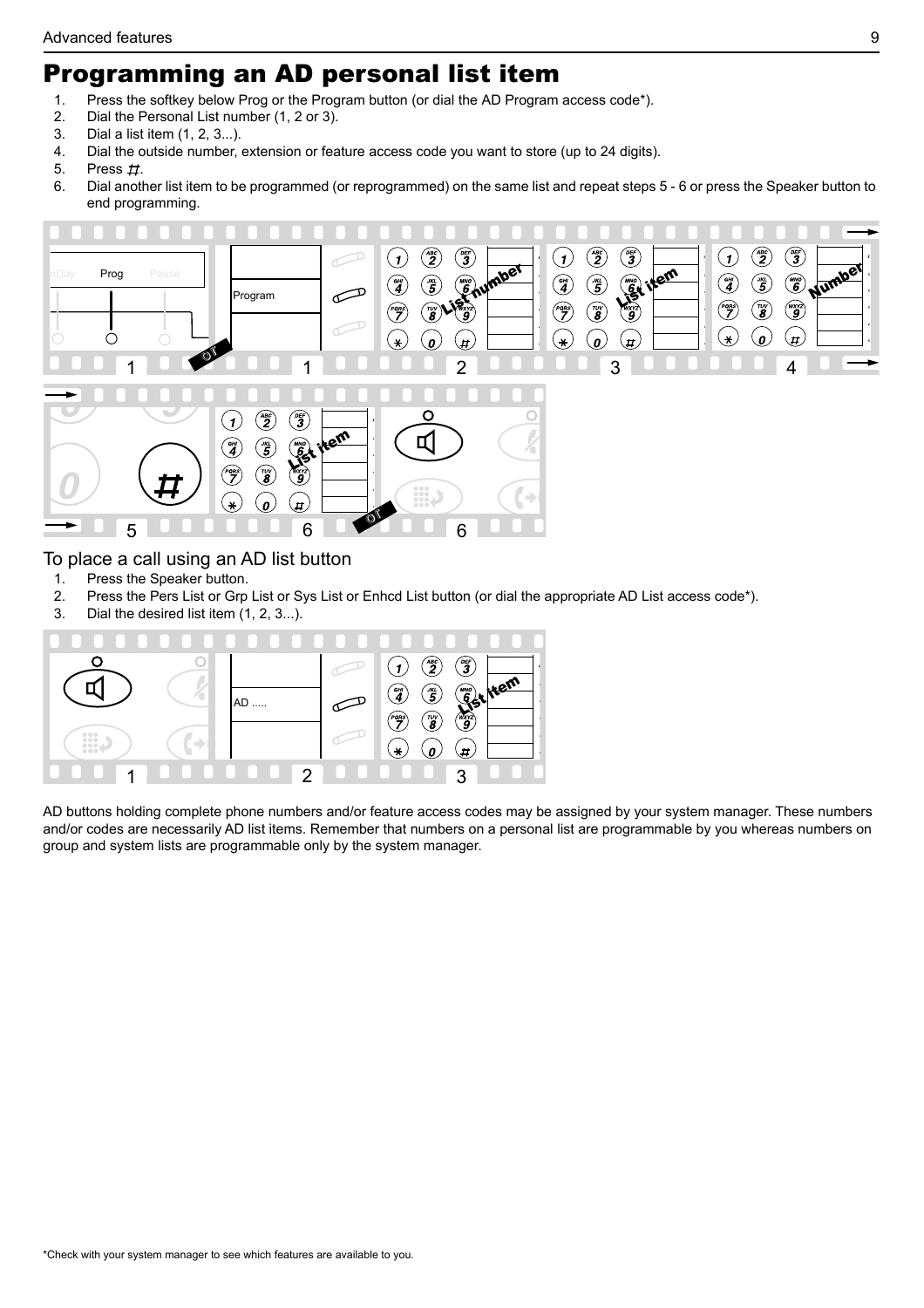# <span id="page-9-2"></span><span id="page-9-0"></span>Programming a feature onto an available button

The following features may be programmed on buttons: Account Code Entry (Acct), Automatic Dialing (AutoD), Call Forward (CFrwd), Call Park (Cpark), Call Pickup (CPkUp), Directed Call Pickup (DPkUp), Group page (GrpPg), Send All Calls (SAC), Whisper Page (WspPg), Whisper Page Answer (WspAn) and Whisper Page Off (WsOff).

- 1. Press the softkey below Admin.
- 2. Enter your security code when required.<br>3 Press the softkey below Done when the
- Press the softkey below Done when the security code is entered.
- 4. Press the softkey below the feature you want to program into an available button (CPkUp for instance).
- 5. Press the softkey below Expl? to display the full name.
- 6. Press the softkey below Selct to select the feature.
- 7. Press the feature button to be programmed.
- 8. Press the softkey below Cont if you want to program another button or press the Exit button to end self-administration and return to call-handling mode.

<span id="page-9-1"></span>

# Answering a call placed to a coworker unable to answer

- 1. Press the Speaker button.
- 2. Press the DirCall PkUp button (or dial the Directed Call Pickup access code\*).
- 3. Dial the extension number of the ringing voice terminal.



# Searching the directory for a name

- 1. Press the softkey below Dir or the Directory button.
- 2. Enter the name using dial pad keys. Press 2 for «ABC», 3 for «DEF», etc.... Use  $\frac{1}{\sqrt{2}}$  to enter a comma or a space. For example : Press  $\kappa$ 7, 2, 6, 8, 8,  $\frac{1}{2}$  and 7» to search for  $\kappa$  SCOTT R».
- 3. Press the Next button for the next directory name you wish to see.
- 4. While name is shown, press the Call Disp button to place a call to your coworker.

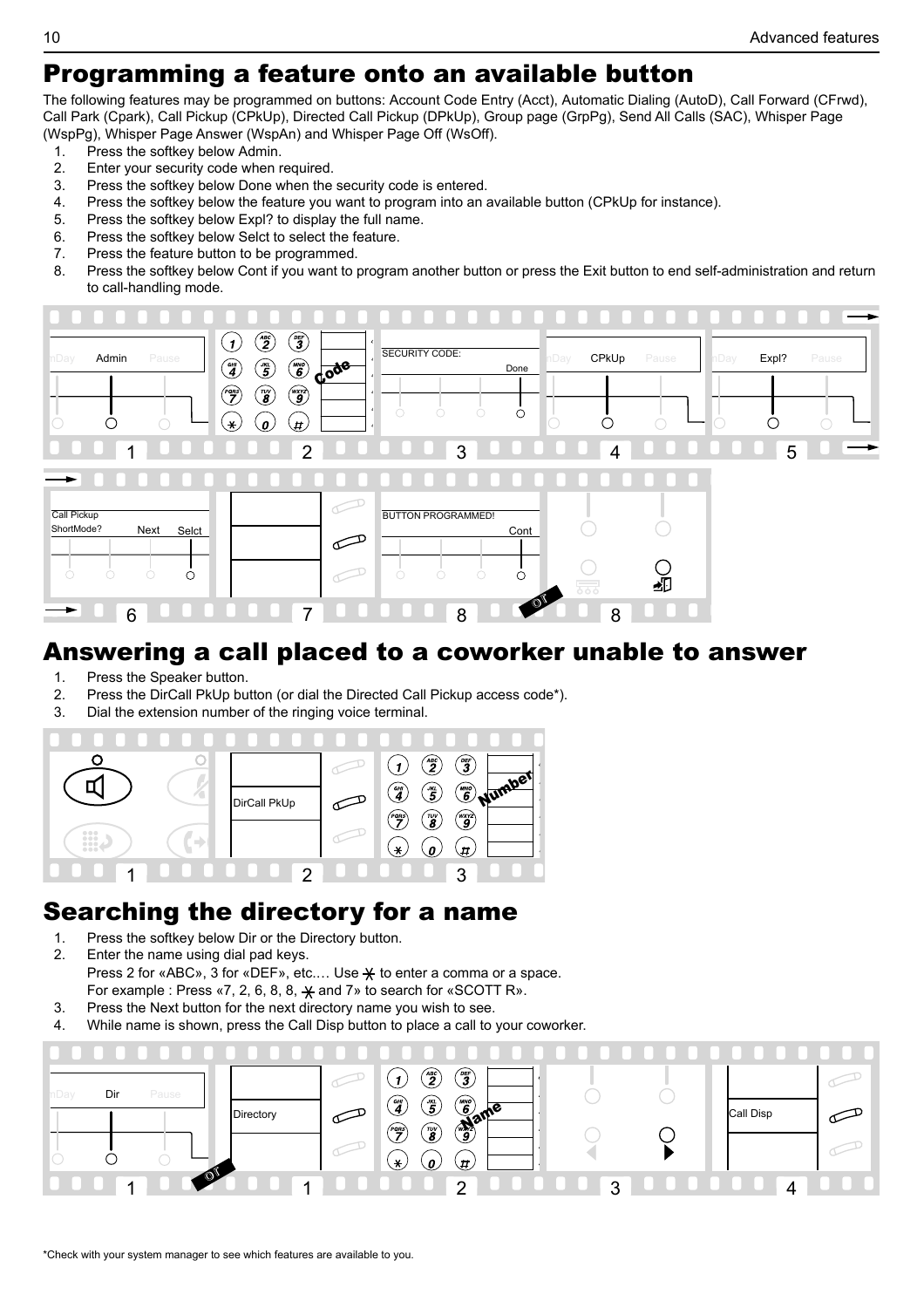# <span id="page-10-1"></span><span id="page-10-0"></span>Entering a call to make an important announcement

- 1. Dial the extension number.<br>2. Press the Whisper Page bu
- 2. Press the Whisper Page button (or dial the Whisper Page access code\*) when you hear the busy tone.<br>3. Make the announcement to vour coworker.
- Make the announcement to your coworker.



The parties on the call hear a beep. Only your coworker hears the announcement.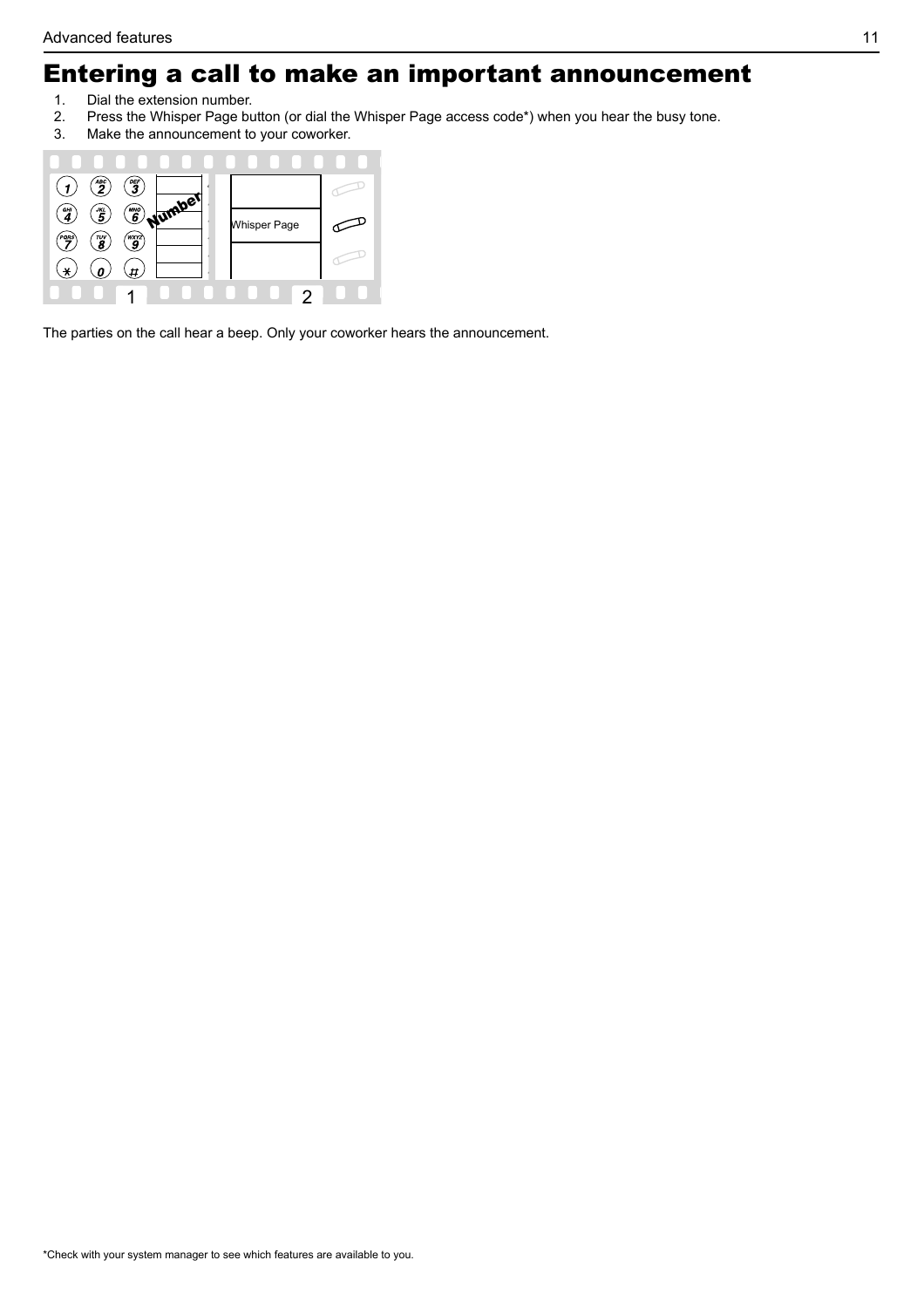# <span id="page-11-0"></span>Glossary

This glossary shows many of the features offered by DEFINITY. Check with your system manager to see what features you can use. Underlined feature names or abbreviations are those that may be seen on the option screens.

### *Abbreviated Dialing*

Use as a timesaver for dialing frequently called, lengthy or emergency numbers. This feature may be on a button, a softkey or a list - personal, group and system [\(page 8\).](#page-7-2)

### *Answer Back*

Use this code to retrieve a parked call from any extension.

#### *Automatic Callback AutCB*

Use to avoid constant redialing when you wish to speak to someone who is frequently busy on the telephone or in and out of the office [\(page 5\).](#page-4-3)

#### *Automatic Intercom IAuto*

Use to rapidly dial frequently called numbers. You can call a predetermined partner by pressing the feature button.

### **Button View BtnVu**

Use to verify features programmed in buttons, AD list items or last number dialed before placing a call or reprogramming a number. Press softkey or feature button then follow the described procedure (pages [5](#page-4-4) and [8\).](#page-7-2)

#### *Call display*

Use to place a call to the coworker whose name is shown on the display [\(page 10\)](#page-9-1) or to return a call to a message sender.

#### *Call Forwarding CFrwd*

Use when you will be away from your voice terminal and you want your calls to be forwarded to a telephone number of your choice [\(page 7\).](#page-6-1)

#### *Call Park CPark*

Use when you need to go elsewhere to get information during a call, or whenever you wish to complete a call from a different location.

#### **Call Pickup CPkUp** Use when you wish to handle a call for a member of your pickup group who is absent or otherwise unable to answer.

**Cancel Leave Word Calling Cancel Leave Word Calling CnLWC** Use to cancel Leave Word Calling

#### *Conference*

Allows you to conference up to six parties on a call (including yourself) so you can conduct a 6-way discussion [\(page 6\).](#page-5-4)

*Consult Cnslt* Use to call the principal (the person for whom you are answering calls) for private consultation after answering a coverage call.

### *Cover message retrieval*

Use to see coworker's messages.

#### *Date/Time TmDay*

Use as a handy calendar and clock. Press softkey or feature button.

#### *Dial Intercom IDial*

Use to rapidly dial frequently called numbers. You can call any member of a predetermined group of users. Press softkey or feature button then dial the group member's code.

#### **Directed Call Pickup DPkUp**

Use to pick up a call ringing at a specific extension without being a member of the person's pickup group.

#### *Directory Dir*

Use as a handy quick reference source for extension number information [\(page 10\).](#page-9-1)

#### *Drop*

Use whenever you want to continue using the handset after ending a call or disconnect the last party added to a conference call [\(page 6\).](#page-5-3)

#### *Exit*

Use to leave Softkey Mode and return to Normal (call-handling) Mode [\(page 4\).](#page-3-2)

#### *Group listen*

Use in group listening situations. The handset and speaker are active at the same time [\(page 4\).](#page-3-3)

### *Group Page GrpPg*

Use to page several coworkers at the same time through the voice terminals' built-in speaker.

#### *Headset*

Use to answer, place or disconnect from a call when you are using a headset instead of a handset [\(page 5\).](#page-4-4)

#### *Hold*

Use when you have a call you don't want to drop, but have to interrupt briefly to do something else such as place another call, activate another feature or answer a waiting call [\(page 5\).](#page-4-5)

### **Inspect** Inspect

Use to identify and screen new calls. Press feature button then call appearance button of the new call.

#### *Internal (Hands Free) Auto Answer HFAns*

Use any time you prefer internal hands-free communication (Your telephone produces a warning tone and your speakerphone is automatically turned on).

#### *Last Number Dialed Last*

Use to save time in redialing a busy or unanswered number [\(page 4\).](#page-3-3)

#### *Leave Word Calling LWC*

Use whenever you wish to have someone call you back ; it helps cut down on repeated call attempts.

### *Manual Exclusion (Bridging) Excl*

Use to keep other users with whom you have a bridged call appearance from listening in on an existing call.

### *Mark (Abbreviated Dialing) Mark*

Numbers included after a Mark in an AD number are dialed in Touch-Tone signal form.

#### *Menu*

Use to enter Softkey Mode and access the first feature option screen [\(page 4\).](#page-3-4)

#### *Message*

Light which goes on when a caller has left a message for you [\(page 4\).](#page-3-4)

#### *Message Retrieval*

Use to quickly and conveniently check messages (when your Message light is on), even when you are already on a call.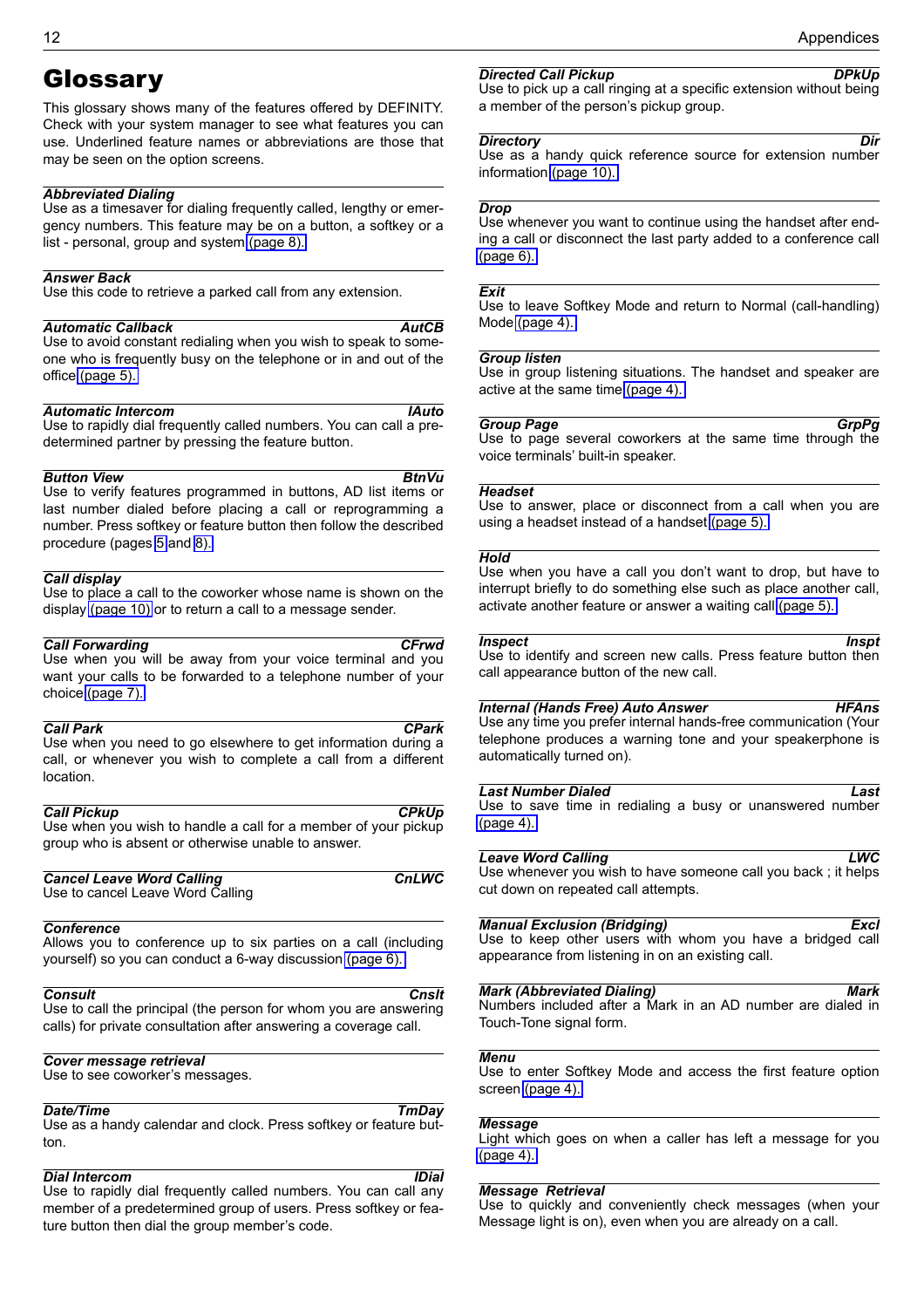## *Mute*

<span id="page-12-0"></span>Use when you want to confer with someone in the room with you, but you do not want the other person on the call to hear your conversation [\(page 4\).](#page-3-3)

### <span id="page-12-1"></span>*Next*

Use to go forth through the softkey feature screens [\(page 4\).](#page-3-2)

### *Pause (Abbreviated Dialing) Pause*

Use to place a 1.5-second pause in an AD number (such as between an outdial code and a telephone number).

## *Previous*

Use to go back through the softkey feature screens [\(page 4\).](#page-3-2)

## <span id="page-12-2"></span>*Program (Abbreviated Dialing)* Program Program Program Program Program Program Program Program Program Program Program Program Program Program Program Program Program Program Program Program Program Program Program Prog

Use to program a telephone number, extension or feature access code in an AD personal list, an AD button or an AD softkey (pages [8](#page-7-2) and 8).

**Ringer off** RngOf Use any time you choose not to have your phone ring when you have an incoming call (you will nevertheless hear a shortened ring).

## *Select Ring*

Use to help distinguish your incoming calls from those of the other nearby voice terminals [\(page 4\).](#page-3-3)

# *Self-Administration Admin*

Use to program selected features into your voice terminal feature buttons using the softkeys and display control buttons [\(page 10\).](#page-9-2)

### **Send All Calls** SAC

Use when you will be away from your desk for a while or when you do not wish to be interrupted by telephone calls [\(page 6\).](#page-5-5)

### *Speaker feature (listen-only)*

Use for on-hook dialing [\(page 4\).](#page-3-3)

### *Speakerphone (speak and listen)*

Use any time you prefer hands-free communication, both speaking and listening, or for group conference situations [\(page 4\).](#page-3-3)

### *Suppress (Abbreviated Dialing) Spres*

Use for passwords or authorization codes. Suppressed numbers are dialed but not shown on the display (an «s» appears instead).

### *Stop/Indefinite Wait (Abbreviated Dialing) Stop*

When the switch detects a Stop programmed in an AD number, it stops dialing until it detects a new dial tone.

# *Test*

Use to test the lights and the display on your voice terminal [\(page 4\).](#page-3-5)

*Timer Timer* Use to keep track of time spent on a call or task. Press softkey or feature button to start/stop the timer.

## *Transfer*

Use when your caller needs to speak further with someone else [\(page 5\).](#page-4-5)

## *Volume control*

Use to raise or lower the volume of the speakerphone or speaker, handset receiver level or ringer [\(page 4\).](#page-3-5)

## *Wait (Abbreviated Dialing) Wait*

Numbers included after a Wait in an AD number are delayed 5 to 25 seconds until the voice terminal receives dial tone from the switch.

*Whisper Page WspPg* Use to make an announcement to a person at another extension currently on another call [\(page 11\).](#page-10-1)

**Whisper Page Answer Williams** WspAn Use to answer a Whisper page announcement.

*Whisper Page Off WsOff* Use to protect an established call from being disturbed by a Whisper page announcement.

# Call purpose identifiers

## Call coverage

When you are a covering user, the following identifiers may be displayed :

- p : Call Pickup
- c : Cover All Calls
- n : Night Station Service, Including No Answer
- B : All Calls Busy
- f : Call Forwarding
- b : Cover Busy
- d : Cover Don't Answer
- s : Send All Calls.

# Abbreviated dialing

When viewing the number stored on an AD button or as a list item, the following identifiers may be displayed :

- m : Mark
- p : Pause
- s : Suppress
- w : Wait For A Specified Time
- W : Wait For Off-Premise Dial Tone.